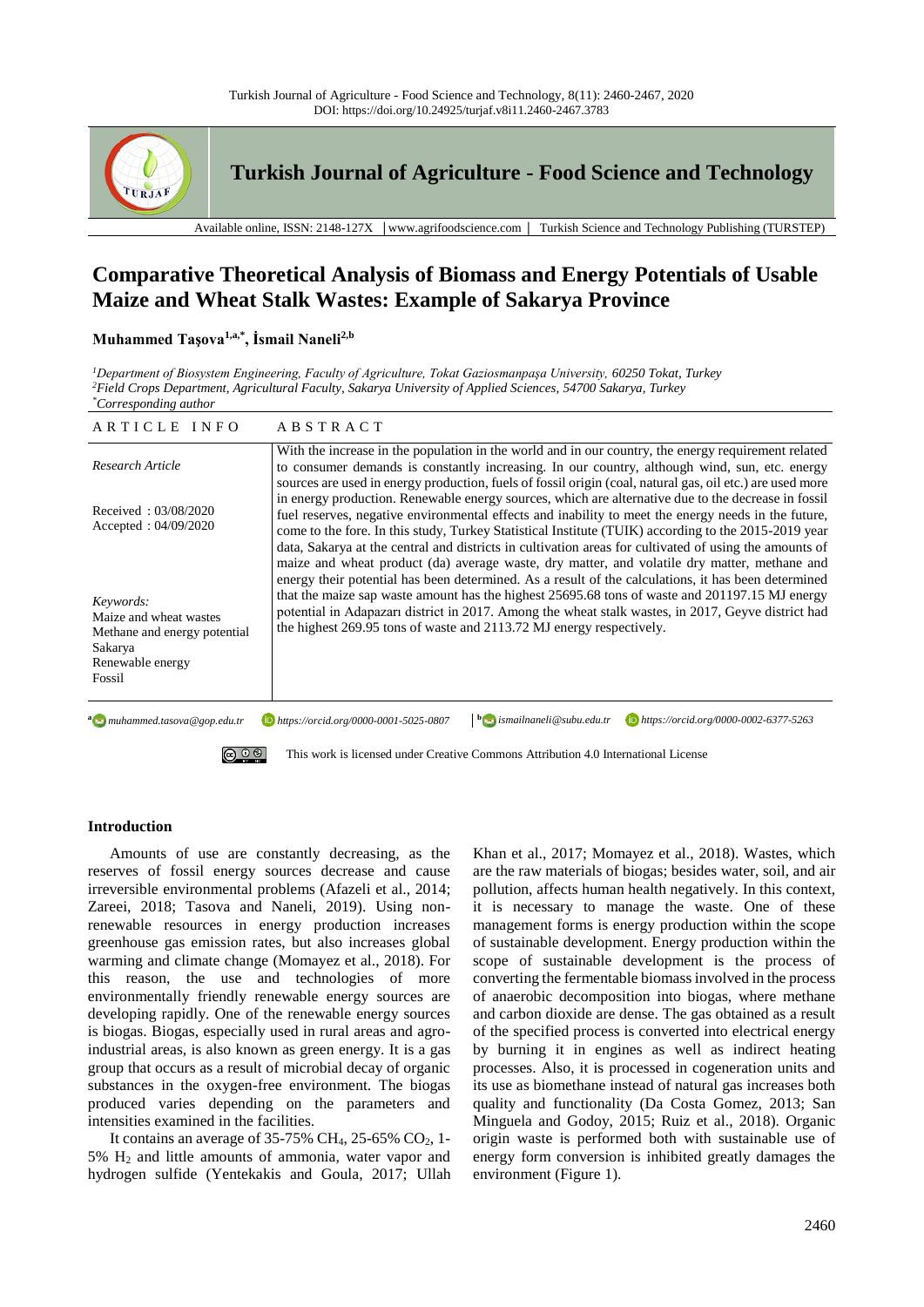

Figure 1. Conversion and use of organic wastes into energy

Biomass formed by photosynthesis is consumed by animals (Figure 1). The remaining herbal wastes, after the digestion in the biogas plant, are transformed into secondary energy as heat and electrical energy by passing through the different systems. Bionic fertilizer, which remains after the use of animal waste in biogas production, is also given to plants as a nutrient. This system continues as a closed-loop. As with all renewable energy sources, investment costs are high in the establishment of biogas facilities. For this reason, it may not be appropriate to establish the facility in any location with biological waste. Feasibility studies are carried out before the establishment of biogas facilities. At the beginning of these studies, there is an obligation to determine a waste and energy potential in the place where the facility is planned to be established. In this context, studies are carried out in the literature on determining the potential state. Khalil et al. (2019), They determined the biogas potential that can be obtained from the wastes of animal origin from Indonesia. Hazer and Ammenberg (2019), They determined the biomass, biogas, and energy potential values that can be obtained from some agricultural waste in the city of Hazaribagh, Bangladesh. Howell et al. (2019), They researched the biogas potential that can be obtained from the domestic waste coming to the municipal waste facility with the prediction method. Ramos-Suarez et al. (2019), They determined the biogas and energy potentials that can be obtained from animal waste in the Canary Islands. Besides, they stated that in this

study, 495.622 tons of waste is produced annually. In this study, Turkey/Sakarya province center and districts have grown in the years 2015-2019 that the usable stalk waste amounts (ton/year), dry matter (ton/year), volatile dry matter  $(m^3$ /year) and methane gas energy potentials (MJ/year) in maize and wheat lands were investigated.

### **Material and Method**

#### *The Research Material*

Sakarya Province of maize and wheat stalk biomass and waste to determine the energy potential of Turkey Statistical Institute (TSI)' s cultivation amounts (da) between the years 2015 to 2019 taken from the official site was used.

#### *Calculation Methods*

Between 2015-2019, sowing amounts (da) in maize and wheat fields grown based on Sakarya center and districts are given in Table 1. Average waste amounts were determined by using maize and wheat cultivation values given in Table 1 by years. While determining these values, the harvested proportions of products were used. Maize is calculated with 60% and wheat with 15% (Öztürk and Başçetinçelik, 2006). Dry matter, volatile dry matter and total methane potential values that can be obtained from wastes according to Sharma et al. (1988) the methods used. Literature data were used to determine the volatile dry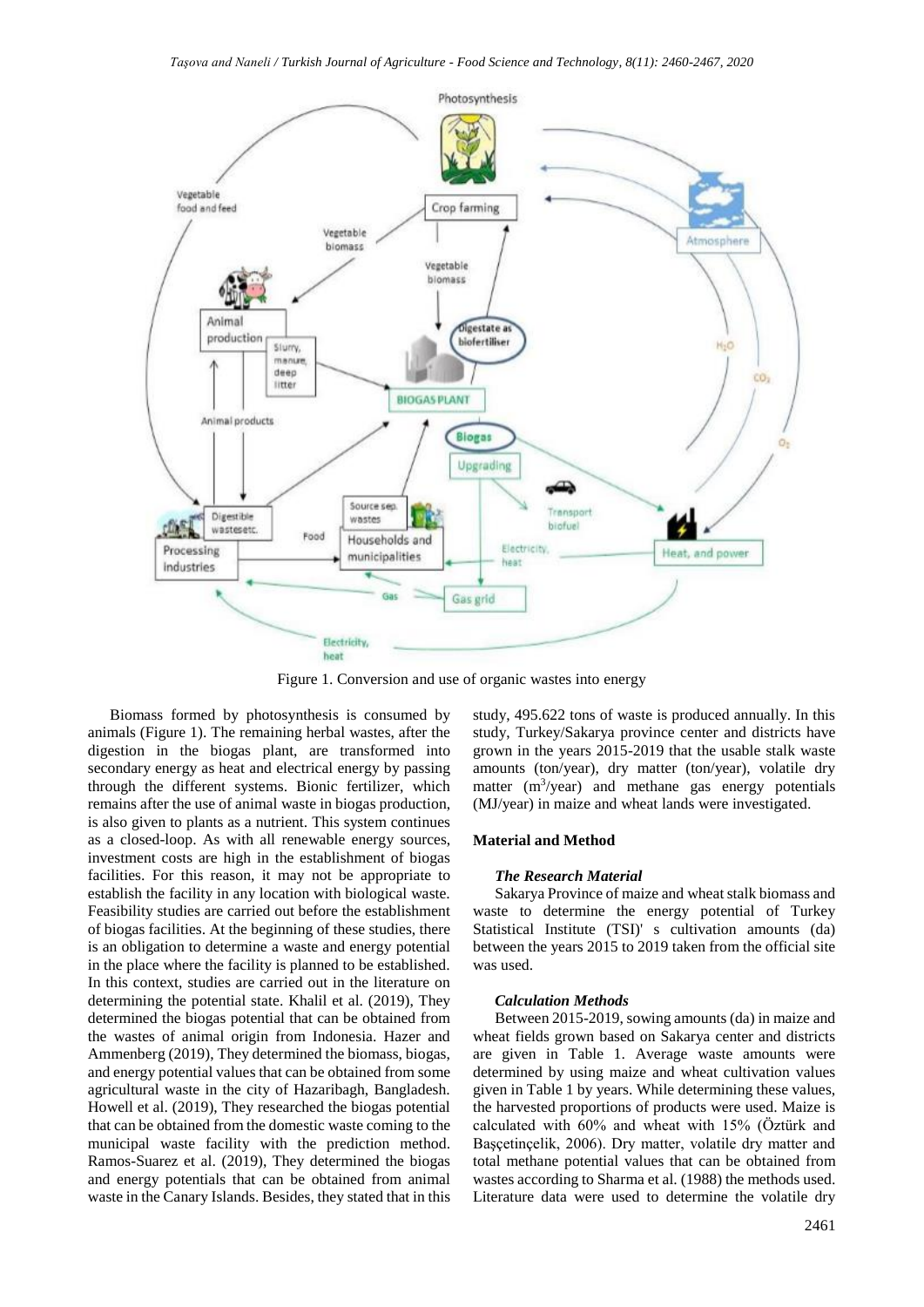matter value. Methane gas  $(m^3$ /year) and energy (MJ/year) potentials of maize and wheat wastes that can be obtained were determined according to the methods used in Aybek et al. (2015)' s studies.

The parameters and formulas used for maize are given as an example in equations 1-5.

$$
AP = ((EA \times 527 \times 0.6)/1000)
$$
 (1)

Here; AP, waste potential of maize product (ton / year); EA, wheat planting area (da).

$$
KM = ((AP \times 88)/100) \tag{2}
$$

Here; KM, Available dry matter potential (tons/year).

$$
UKM = ((AP \times 87)/100)
$$
\n(3)

Here; UKM, Dry matter potential (tons/year).

$$
\ddot{\text{OMO}} = (\text{UKM} \times 0.25) \tag{4}
$$

Here; ÖMO, Specific methane ratio  $(CH_4kg)$ .

$$
ME = (\ddot{O}MO \times 36) \tag{5}
$$

Here; ME, the Energy value of available methane gas  $(MI)$ .

In the studies reviewed, the coefficients of the stalk waste that can be used for wheat and other products were specified in detail (Sharma et al., 1988; Öztürk and Başçetinçelik, 2006; Aybek et al., 2015).

## **Results and Discussion**

#### *The Waste Amount, Dry Matter, Volatile Dry Matter*

The potential of waste, dry matter and volatile dry matter calculated from the maize field grown in the centers and districts of Sakarya province and the areas are given in Table 1.

According to Table 1, the highest collectible waste material potential for maize products in Sakarya center and districts between 2015 and 2019 was determined as 25695.68 tons/year in 2017 in Adapazarı district. According to the table, there is no data for Pamukova district. This situation is thought to be because no data record of maize cultivation was created between 2015 and 2019, or that the amount grown between the specified years was very low.

The lowest maize waste potential among the years specified outside of Pamukova district was determined in Sapanca district with 3.16 tons/year. It was observed that the same data was calculated in terms of the parameters specified in 2015, 2018 and 2019. In terms of dry matter and volatile dry matter parameter, it is the highest and the lowest potential Adapazarı and Pamukova respectively, the maximum values in 2017 in Adapazarı location were obtained. In Pamukova location, the minimum potential value was determined in all the years examined (Table 1). The findings of methane gas and energy potential that can be obtained from maize waste were given in Table 2.

According to Table 2, the methane gas and energy potentials that can be obtained from the available maize stalk wastes of Sakarya province between 2015-2019 have been determined. In line with the findings, the district with the highest methane gas and energy potential was Adapazarı in 2017. The determined values were 5588.81 m<sup>3</sup> /year and 201197.15 MJ/year, respectively.

Available waste potentials for wheat products grown in the specified years for Sakarya centers and districts are given in Table 3.

According to Table 3, the highest potential in terms of usable waste material of wheat grown in Sakarya center and districts between 2015 and 2019 was determined in Geyve district as 269.95 tons/year in 2017. There is no data for Kocaali and Sapanca districts (Table 3). This situation is thought to be caused by the fact that there is no data record on how much wheat is cultivated between 2015 and 2019, or because the amount of cultivated area between the specified years is very low. There is no clear information about the data status of Kocaali and Sapanca districts. The lowest wheat waste potential among the specified years was determined as 0.22 tons/year in Arifiye district especially in 2019. The highest and lowest potentials in terms of dry matter and volatile dry matter parameters were found to be valid for the same location and years.

Between the years studied, the findings of methane gas and energy potentials that can be obtained from wheat wastes are given in Table 4.

According to Table 4, the methane gas and energy potentials that can be obtained from the collectible wheat stalk waste belonging to Sakarya between the years of 2015-2019 have been determined. In line with the findings, it was determined in 2017 that Geyve is the district with the highest methane gas and energy potentials. The determined values were 58.71m<sup>3</sup>/year and 2113.72 MJ/year, respectively.

Khalil et al. (2019), They identified the biogas potential of Indonesia that can be obtained from animal wastes. They stated that 9597.4mm<sup>3</sup> biogas per year from animal wastes and 1.7×106 kWh/year electrical energy can be produced from the obtained gas. Bao et al. (2019), They determined the waste potential that can be obtained from farm animals in 2013-2015 in some locations in China. In the study, they determined that there is an average of 414.90 Mt dry matter potential per year from usable wet wastes. Gao et al. (2019), They determined the biogas potentials that can be obtained from the waste of olive, cotton, tuber, maize, wheat and paddy products grown in Henan city of China between 2009-2014. According to the findings, 42.24% of the biogas that can be obtained from wheat stalks, 34.50% from maize stalks, and the lowest rate can be obtained from tuberous products. In the study, it was stated that the biggest factors affecting these rates were the area in which it was grown and the yield amounts. Hasan and Ammenberg (2019), They reported that the amount of biogas that can be obtained daily from organic wastes in Hazaribagh city of Bangladesh is 6 mt. In line with the findings, biogas and energy potentials that can be obtained from organic wastes, the number of animals, the number of areas where plant products are grown, the yield of the crops in the field and the different biochemical structure of the wastes are considered as the most important factors.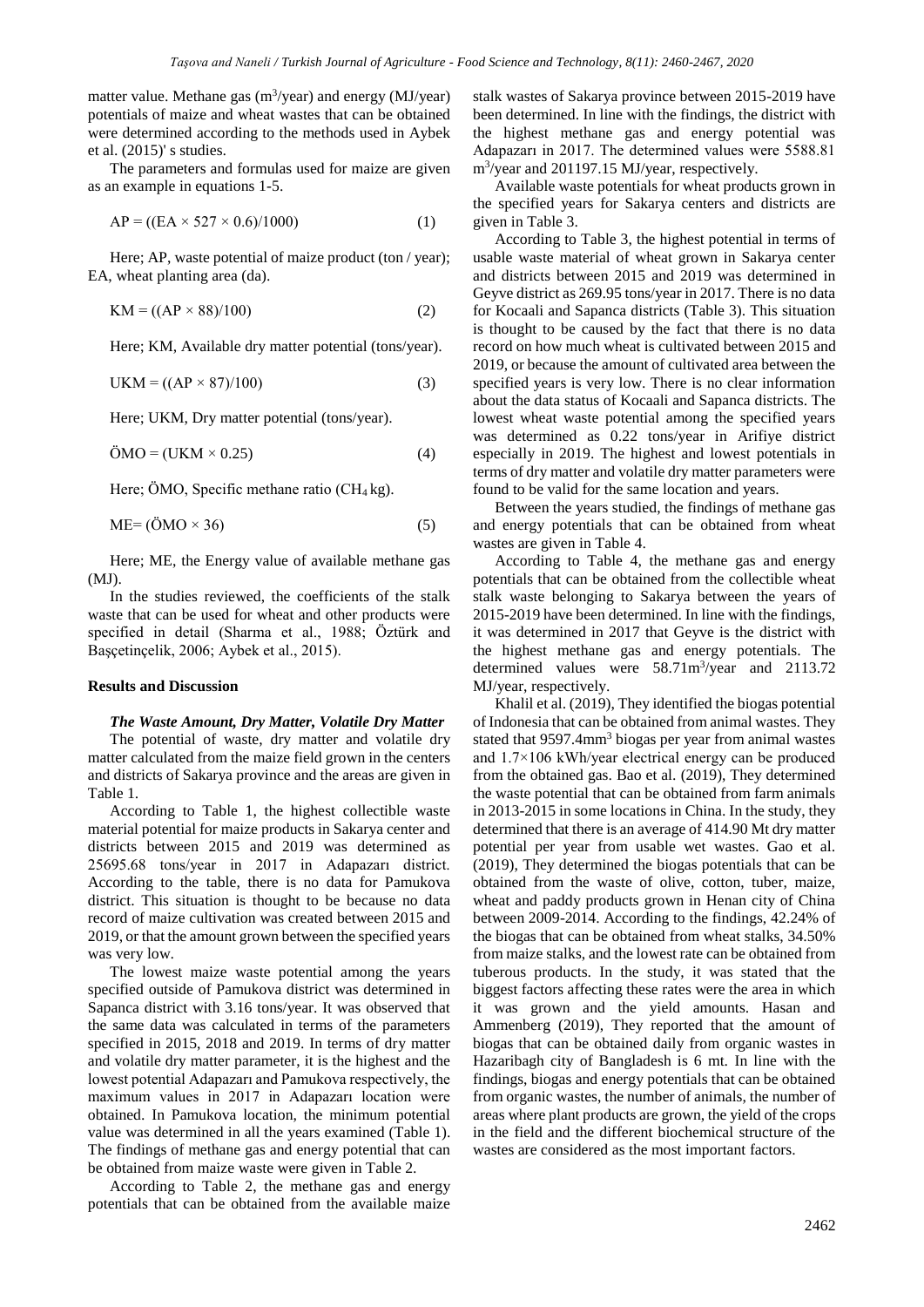|                |              | $\cdots$ powered<br>Cultivated area | Waste amount         | Dry matter           | Volatile dry matter  |
|----------------|--------------|-------------------------------------|----------------------|----------------------|----------------------|
| Locations      | Year         | (da)                                | (tons/year)          | (tons/year)          | $(m^3$ /year)        |
|                | 2015         | 66296                               | 20962.80             | 18447.26             | 18237.63             |
|                | 2016         | 72260                               | 22848.61             | 20106.78             | 19878.29             |
| Adapazarı      | 2017         | 81264                               | 25695.68             | 22612.20             | 22355.24             |
|                | 2018         | 75262                               | 23797.84             | 20942.10             | 20704.12             |
|                | 2019         | 63542                               | 20091.98             | 17680.94             | 17480.02             |
|                | 2015         | 75857                               | 23985.98             | 21107.67             | 20867.81             |
|                | 2016         | 68367                               | 21617.65             | 19023.53             | 18807.35             |
| Akyazı         | 2017<br>2018 | 61419<br>55930                      | 19420.69<br>17685.07 | 17090.21<br>15562.86 | 16896.00<br>15386.01 |
|                | 2019         | 64948                               | 20536.56             | 18072.17             | 17866.81             |
|                | 2015         | 11380                               | 3598.36              | 3166.55              | 3130.57              |
|                | 2016         | 11276                               | 3565.47              | 3137.61              | 3101.96              |
| Arifiye        | 2017         | 10541                               | 3333.06              | 2933.10              | 2899.77              |
|                | 2018         | 9491                                | 3001.05              | 2640.93              | 2610.92              |
|                | 2019         | 10591                               | 3348.87              | 2947.01              | 2913.52              |
|                | 2015         | 36552                               | 11557.74             | 10170.81             | 10055.24             |
|                | 2016         | 34524                               | 10916.49             | 9606.51              | 9497.35              |
| Erenler        | 2017<br>2018 | 35955<br>32299                      | 11368.97<br>10212.94 | 10004.69<br>8987.39  | 9891.00<br>8885.26   |
|                | 2019         | 33217                               | 10503.22             | 9242.83              | 9137.80              |
|                | 2015         | 20931                               | 6618.38              | 5824.18              | 5757.99              |
|                | 2016         | 22517                               | 7119.88              | 6265.49              | 6194.29              |
| Ferizli        | 2017         | 27600                               | 8727.12              | 7679.87              | 7592.59              |
|                | 2018         | 25291                               | 7997.01              | 7037.37              | 6957.40              |
|                | 2019         | 21800                               | 6893.16              | 6065.98              | 5997.05              |
|                | 2015         | 251                                 | 79.37                | 69.84                | 69.05                |
| Geyve          | 2016<br>2017 | 270<br>276                          | 85.37<br>87.27       | 75.13<br>76.80       | 74.28<br>75.93       |
|                | 2018         | 233                                 | 73.67                | 64.83                | 64.10                |
|                | 2019         | 427                                 | 135.02               | 118.82               | 117.47               |
|                | 2015         | 27629                               | 8736.29              | 7687.94              | 7600.57              |
|                | 2016         | 29723                               | 9398.41              | 8270.60              | 8176.62              |
| Hendek         | 2017         | 29440                               | 9308.93              | 8191.86              | 8098.77              |
|                | 2018         | 26977                               | 8530.13              | 7506.51              | 7421.21              |
|                | 2019         | 27897                               | 8821.03              | 7762.51              | 7674.30              |
|                | 2015         | 989<br>833                          | 312.72               | 275.20               | 272.07               |
| Karapürçek     | 2016<br>2017 | 772                                 | 263.39<br>244.11     | 231.79<br>214.81     | 229.15<br>212.37     |
|                | 2018         | 698                                 | 220.71               | 194.22               | 192.02               |
|                | 2019         | 684                                 | 216.28               | 190.33               | 188.16               |
|                | 2015         | 17298                               | 5469.63              | 4813.27              | 4758.58              |
|                | 2016         | 15580                               | 4926.40              | 4335.23              | 4285.96              |
| Karasu         | 2017         | 15640                               | 4945.37              | 4351.92              | 4302.47              |
|                | 2018         | 13657                               | 4318.34              | 3800.14              | 3756.96              |
|                | 2019<br>2015 | 12054<br>19908                      | 3811.47<br>6294.91   | 3354.10<br>5539.52   | 3315.98<br>5476.57   |
|                | 2016         | 13208                               | 4176.37              | 3675.21              | 3633.44              |
| Kaynarca       | 2017         | 12492                               | 3949.97              | 3475.97              | 3436.47              |
|                | 2018         | 11108                               | 3512.35              | 3090.87              | 3055.74              |
|                | 2019         | 8336                                | 2635.84              | 2319.54              | 2293.18              |
|                | 2015         | 940                                 | 297.23               | 261.56               | 258.59               |
|                | 2016         | 808                                 | 255.49               | 224.83               | 222.28               |
| Kocaali        | 2017<br>2018 | 731<br>637                          | 231.14<br>201.42     | 203.41<br>177.25     | 201.09<br>175.23     |
|                | 2019         | 530                                 | 167.59               | 147.48               | 145.80               |
|                | 2015         | 10                                  | 3.16                 | 2.78                 | 2.75                 |
|                | 2016         | 11                                  | 3.48                 | 3.06                 | 3.03                 |
| Sapanca        | 2017         | 11                                  | 3.48                 | 3.06                 | 3.03                 |
|                | 2018         | 10                                  | 3.16                 | 2.78                 | 2.75                 |
|                | 2019         | 10                                  | 3.16                 | 2.78                 | 2.75                 |
|                | 2015         | 6817                                | 2155.54              | 1896.87              | 1875.32              |
| Serdivan       | 2016<br>2017 | 5939<br>11100                       | 1877.91<br>3509.82   | 1652.56<br>3088.64   | 1633.78<br>3053.54   |
|                | 2018         | 9654                                | 3052.59              | 2686.28              | 2655.76              |
|                | 2019         | 8173                                | 2584.30              | 2274.19              | 2248.34              |
|                | 2015         | 53015                               | 16763.34             | 14751.74             | 14584.11             |
|                | 2016         | 49957                               | 15796.40             | 13900.83             | 13742.87             |
| Söğütlü        | 2017         | 56189                               | 17766.96             | 15634.93             | 15457.26             |
|                | 2018         | 51294                               | 16219.16             | 14272.86             | 14110.67             |
|                | 2019         | 49132                               | 15535.54             | 13671.27             | 13515.92             |
|                | 2015<br>2016 | 29<br>26                            | 9.17<br>8.22         | 8.07<br>7.23         | 7.98<br>7.15         |
| <b>Taraklı</b> | 2017         | 28                                  | 8.85                 | 7.79                 | 7.70                 |
|                | 2018         | 30                                  | 9.49                 | 8.35                 | 8.25                 |
|                | 2019         | 38                                  | 12.02                | 10.57                | 10.45                |
| Pamukova       |              | $\mathbf{0}$                        | $\boldsymbol{0}$     | $\boldsymbol{0}$     | $\mathbf{0}$         |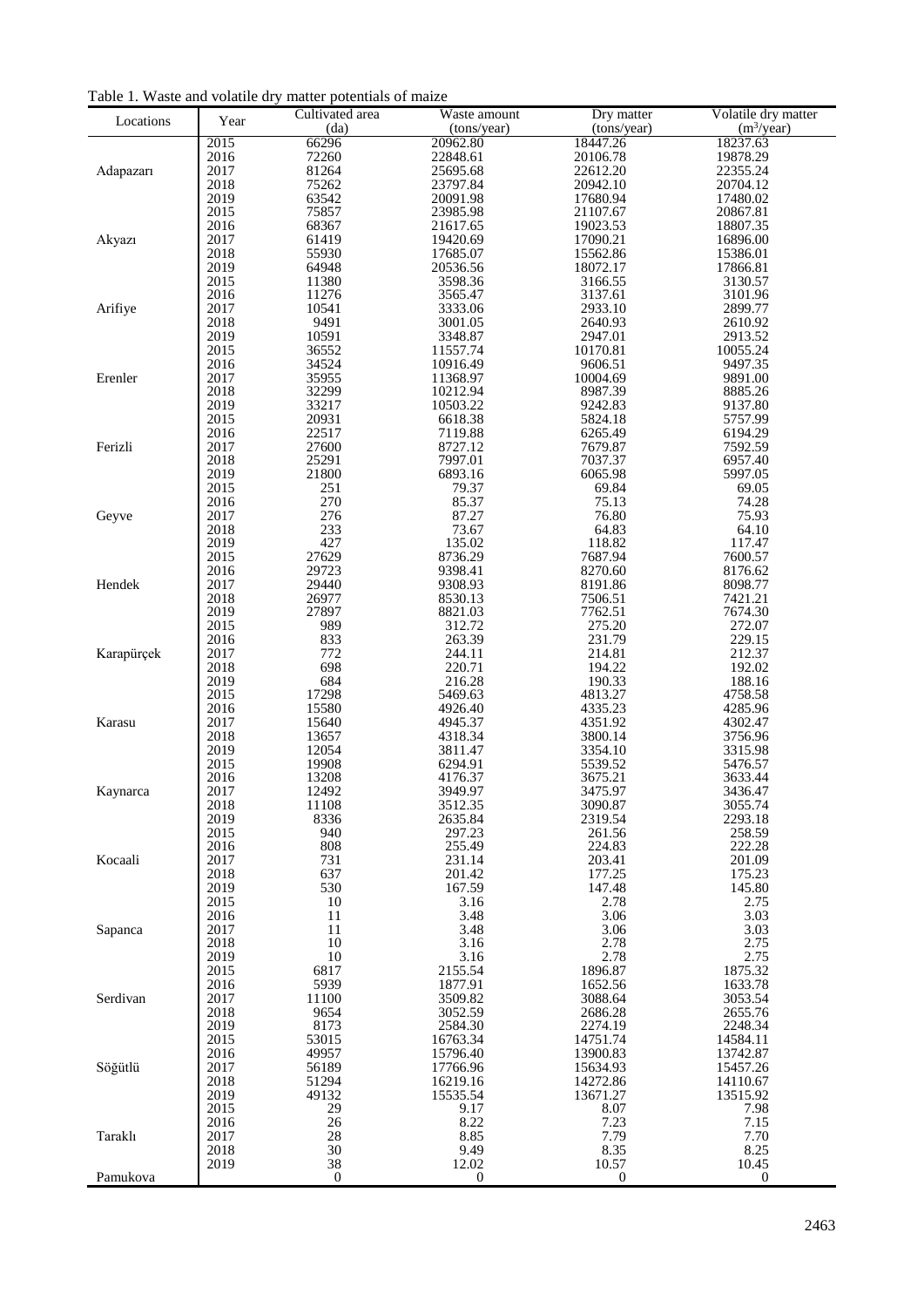|  | Table 2. Methane gas and energy potentials of maize |  |
|--|-----------------------------------------------------|--|
|  |                                                     |  |

| Locations  | Year         | Methane gas $(m^3$ /year) | Energy value (MJ/year) |
|------------|--------------|---------------------------|------------------------|
|            | 2015         | 4559.41                   | 164138.69              |
|            | 2016         | 4969.57                   | 178904.63              |
| Adapazarı  | 2017         | 5588.81                   | 201197.15              |
|            | 2018<br>2019 | 5176.03<br>4370.01        | 186337.12<br>157320.21 |
|            | 2015         | 5216.95                   | 187810.25              |
|            | 2016         | 4701.84                   | 169266.16              |
| Akyazı     | 2017         | 4224.00                   | 152063.99              |
|            | 2018         | 3846.50                   | 138474.07              |
|            | 2019         | 4466.70                   | 160801.25              |
|            | 2015         | 782.64                    | 28175.13               |
| Arifiye    | 2016<br>2017 | 775.49<br>724.94          | 27917.64<br>26097.89   |
|            | 2018         | 652.73                    | 23498.25               |
|            | 2019         | 728.38                    | 26221.68               |
|            | 2015         | 2513.81                   | 90497.12               |
|            | 2016         | 2374.34                   | 85476.11               |
| Erenler    | 2017         | 2472.75                   | 89019.04               |
|            | 2018<br>2019 | 2221.32<br>2284.45        | 79967.35<br>82240.18   |
|            | 2015         | 1439.50                   | 51821.93               |
|            | 2016         | 1548.57                   | 55748.62               |
| Ferizli    | 2017         | 1898.15                   | 68333.35               |
|            | 2018         | 1739.35                   | 62616.62               |
|            | 2019         | 1499.26                   | 53973.44               |
|            | 2015<br>2016 | 17.26<br>18.57            | 621.44<br>668.48       |
| Geyve      | 2017         | 18.98                     | 683.33                 |
|            | 2018         | 16.02                     | 576.87                 |
|            | 2019         | 29.37                     | 1057.19                |
|            | 2015         | 1900.14                   | 68405.15               |
|            | 2016         | 2044.15                   | 73589.57               |
| Hendek     | 2017<br>2018 | 2024.69<br>1855.30        | 72888.91<br>66790.90   |
|            | 2019         | 1918.57                   | 69068.68               |
|            | 2015         | 68.02                     | 2448.61                |
|            | 2016         | 57.29                     | 2062.38                |
| Karapürçek | 2017         | 53.09                     | 1911.35                |
|            | 2018         | 48.00                     | 1728.14                |
|            | 2019<br>2015 | 47.04<br>1189.64          | 1693.48<br>42827.18    |
|            | 2016         | 1071.49                   | 38573.68               |
| Karasu     | 2017         | 1075.62                   | 38722.23               |
|            | 2018         | 939.24                    | 33812.63               |
|            | 2019         | 829.00                    | 29843.85               |
|            | 2015         | 1369.14                   | 49289.14               |
| Kaynarca   | 2016<br>2017 | 908.36<br>859.12          | 32700.97<br>30928.27   |
|            | 2018         | 763.94                    | 27501.70               |
|            | 2019         | 573.30                    | 20638.65               |
|            | 2015         | 64.65                     | 2327.30                |
|            | 2016         | 55.57                     | 2000.48                |
| Kocaali    | 2017<br>2018 | 50.27<br>43.81            | 1809.84<br>1577.11     |
|            | 2019         | 36.45                     | 1312.20                |
|            | 2015         | 0.69                      | 24.76                  |
|            | 2016         | 0.76                      | 27.23                  |
| Sapanca    | 2017         | 0.76                      | 27.23                  |
|            | 2018         | 0.69                      | 24.76                  |
|            | 2019<br>2015 | 0.69<br>468.83            | 24.76<br>16877.84      |
| Serdivan   | 2016         | 408.45                    | 14704.05               |
|            | 2017         | 763.39                    | 27481.89               |
|            | 2018         | 663.94                    | 23901.82               |
|            | 2019         | 562.09                    | 20235.09               |
| Söğütlü    | 2015         | 3646.03                   | 131256.98              |
|            | 2016         | 3435.72                   | 123685.84              |
|            | 2017<br>2018 | 3864.31<br>3527.67        | 139115.31<br>126996.04 |
|            | 2019         | 3378.98                   | 121643.27              |
|            | 2015         | 1.99                      | 71.80                  |
|            | 2016         | 1.79                      | 64.37                  |
| Taraklı    | 2017         | 1.93                      | 69.32                  |
|            | 2018<br>2019 | 2.06<br>2.61              | 74.28<br>94.08         |
| Pamukova   |              | $\boldsymbol{0}$          | $\boldsymbol{0}$       |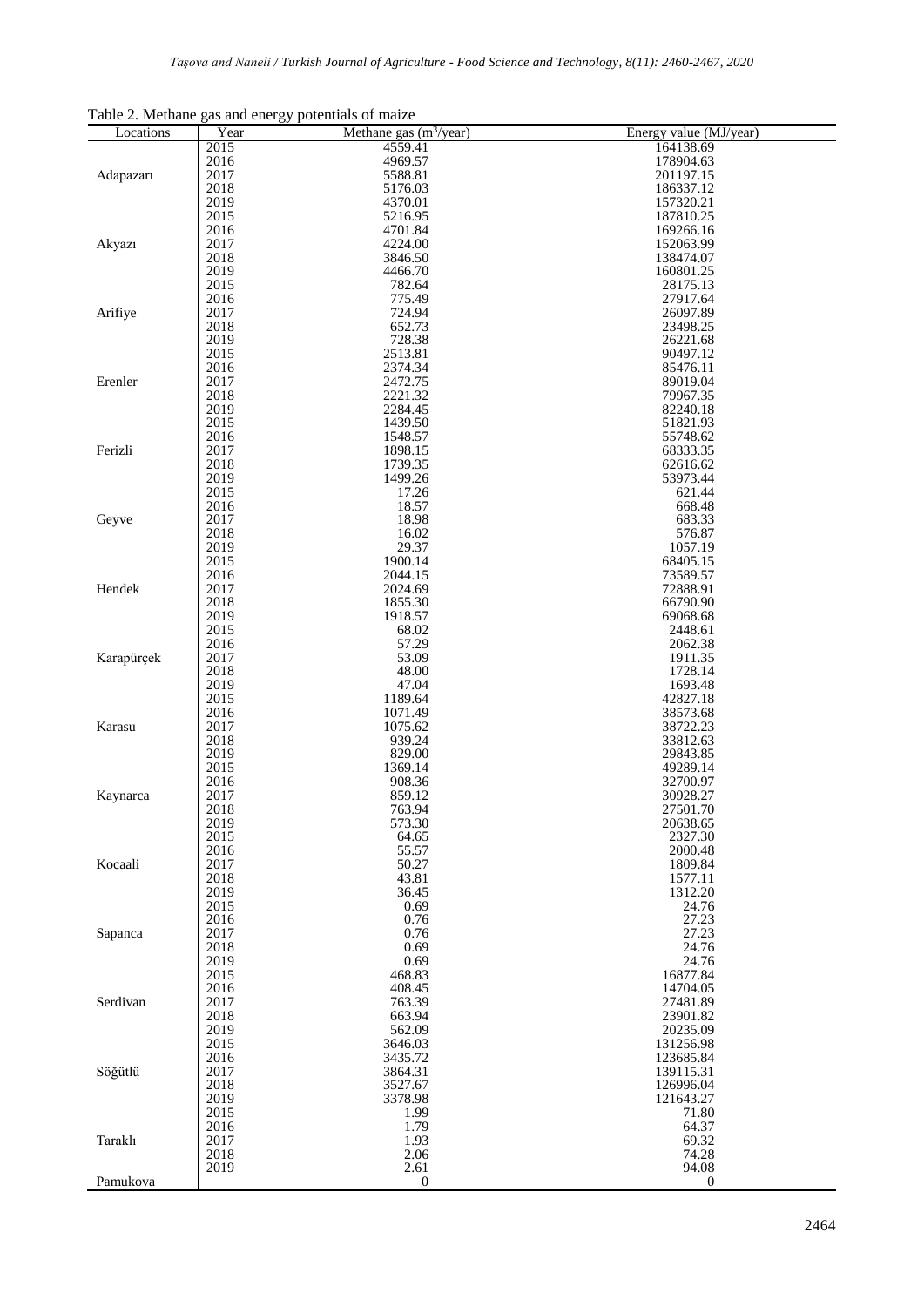| raone 5. Waste and volume of y<br>Locations | Year         | matter potentials of wheat<br>Cultivated area | Waste amount     | Dry matter       | Volatile dry matter |
|---------------------------------------------|--------------|-----------------------------------------------|------------------|------------------|---------------------|
|                                             |              | (da)                                          | (ton/year)       | (ton/y1)         | $(m^3$ /yil)        |
|                                             | 2015         | 20280                                         | 112.55           | 99.05            | 97.92               |
|                                             | 2016         | 19010                                         | 105.51           | 92.84            | 91.79               |
| Adapazarı                                   | 2017<br>2018 | 18040<br>17719                                | 100.12<br>98.34  | 88.11<br>86.54   | 87.11<br>85.56      |
|                                             | 2019         | 16300                                         | 90.47            | 79.61            | 78.70               |
|                                             | 2015         | 3456                                          | 19.18            | 16.88            | 16.69               |
|                                             | 2016         | 1500                                          | 8.33             | 7.33             | 7.24                |
| Akyazı                                      | 2017         | 1000                                          | 5.55             | 4.88             | 4.83                |
|                                             | 2018         | 983                                           | 5.46             | 4.80             | 4.75                |
|                                             | 2019         | 1000                                          | 5.55             | 4.88             | 4.83                |
|                                             | 2015<br>2016 | 444<br>450                                    | 2.46<br>2.50     | 2.17<br>2.20     | 2.14<br>2.17        |
| Arifiye                                     | 2017         | 50                                            | 0.28             | 0.24             | 0.24                |
|                                             | 2018         | 49                                            | 0.27             | 0.24             | 0.24                |
|                                             | 2019         | 40                                            | 0.22             | 0.20             | 0.19                |
|                                             | 2015         | 1677                                          | 9.31             | 8.19             | 8.10                |
|                                             | 2016         | 2070                                          | 11.49            | 10.11            | 9.99                |
| Erenler                                     | 2017         | 2088                                          | 11.59            | 10.20            | 10.08               |
|                                             | 2018<br>2019 | 1166<br>1000                                  | 6.47<br>5.55     | 5.69<br>4.88     | 5.63<br>4.83        |
|                                             | 2015         | 2962                                          | 16.44            | 14.47            | 14.30               |
|                                             | 2016         | 3000                                          | 16.65            | 14.65            | 14.49               |
| Ferizli                                     | 2017         | 2000                                          | 11.10            | 9.77             | 9.66                |
|                                             | 2018         | 1967                                          | 10.92            | 9.61             | 9.50                |
|                                             | 2019         | 1800                                          | 9.99             | 8.79             | 8.69                |
|                                             | 2015         | 48300                                         | 268.07           | 235.90           | 233.22              |
| Geyve                                       | 2016<br>2017 | 48101<br>48640                                | 266.96<br>269.95 | 234.93<br>237.56 | 232.26<br>234.86    |
|                                             | 2018         | 42199                                         | 234.20           | 206.10           | 203.76              |
|                                             | 2019         | 34500                                         | 191.48           | 168.50           | 166.58              |
|                                             | 2015         | 2215                                          | 12.29            | 10.82            | 10.70               |
|                                             | 2016         | 1451                                          | 8.05             | 7.09             | 7.01                |
| Hendek                                      | 2017<br>2018 | 1234<br>1202                                  | 6.85<br>6.67     | 6.03<br>5.87     | 5.96<br>5.80        |
|                                             | 2019         | 1000                                          | 5.55             | 4.88             | 4.83                |
|                                             | 2015         | 91                                            | 0.51             | 0.44             | 0.44                |
|                                             | 2016         | 69                                            | 0.38             | 0.34             | 0.33                |
| Karapürçek                                  | 2017         | 58                                            | 0.32             | 0.28             | 0.28                |
|                                             | 2018         | 51                                            | 0.28             | 0.25             | 0.25                |
|                                             | 2019         | 50                                            | 0.28             | 0.24             | 0.24                |
|                                             | 2015<br>2016 | 1230<br>1217                                  | 6.83<br>6.75     | 6.01<br>5.94     | 5.94<br>5.88        |
| Karasu                                      | 2017         | 1089                                          | 6.04             | 5.32             | 5.26                |
|                                             | 2018         | 1057                                          | 5.87             | 5.16             | 5.10                |
|                                             | 2019         | 1038                                          | 5.76             | 5.07             | 5.01                |
|                                             | 2015         | 36423                                         | 202.15           | 177.89           | 175.87              |
|                                             | 2016         | 24501                                         | 135.98           | 119.66           | 118.30              |
| Kaynarca                                    | 2017<br>2018 | 22435<br>22146                                | 124.51<br>122.91 | 109.57<br>108.16 | 108.33<br>106.93    |
|                                             | 2019         | 22050                                         | 122.38           | 107.69           | 106.47              |
| Kocaali                                     |              | $\boldsymbol{0}$                              | $\boldsymbol{0}$ | $\boldsymbol{0}$ | $\boldsymbol{0}$    |
| Sapanca                                     |              | $\boldsymbol{0}$                              | $\boldsymbol{0}$ | $\boldsymbol{0}$ | $\boldsymbol{0}$    |
|                                             | 2015         | 985                                           | 5.47             | 4.81             | 4.76                |
|                                             | 2016         | 961                                           | 5.33             | 4.69             | 4.64                |
| Serdivan                                    | 2017<br>2018 | 494<br>345                                    | 2.74<br>1.91     | 2.41<br>1.68     | 2.39<br>1.67        |
|                                             | 2019         | 600                                           | 3.33             | 2.93             | 2.90                |
|                                             | 2015         | 2962                                          | 16.44            | 14.47            | 14.30               |
|                                             | 2016         | 3500                                          | 19.43            | 17.09            | 16.90               |
| Söğütlü                                     | 2017         | 2000                                          | 11.10            | 9.77             | 9.66                |
|                                             | 2018         | 1967                                          | 10.92            | 9.61             | 9.50                |
|                                             | 2019<br>2015 | 3000<br>34652                                 | 16.65<br>192.32  | 14.65<br>169.24  | 14.49<br>167.32     |
|                                             | 2016         | 20280                                         | 112.55           | 99.05            | 97.92               |
| Taraklı                                     | 2017         | 19010                                         | 105.51           | 92.84            | 91.79               |
|                                             | 2018         | 18040                                         | 100.12           | 88.11            | 87.11               |
|                                             | 2019         | 17719                                         | 98.34            | 86.54            | 85.56               |
|                                             | 2015         | 16300                                         | 90.47            | 79.61            | 78.70               |
| Pamukova                                    | 2016<br>2017 | 3456<br>1500                                  | 19.18<br>8.33    | 16.88<br>7.33    | 16.69<br>7.24       |
|                                             | 2018         | 1000                                          | 5.55             | 4.88             | 4.83                |
|                                             | 2019         | 983                                           | 5.46             | 4.80             | 4.75                |

Table 3. Waste and volatile dry matter potentials of wheat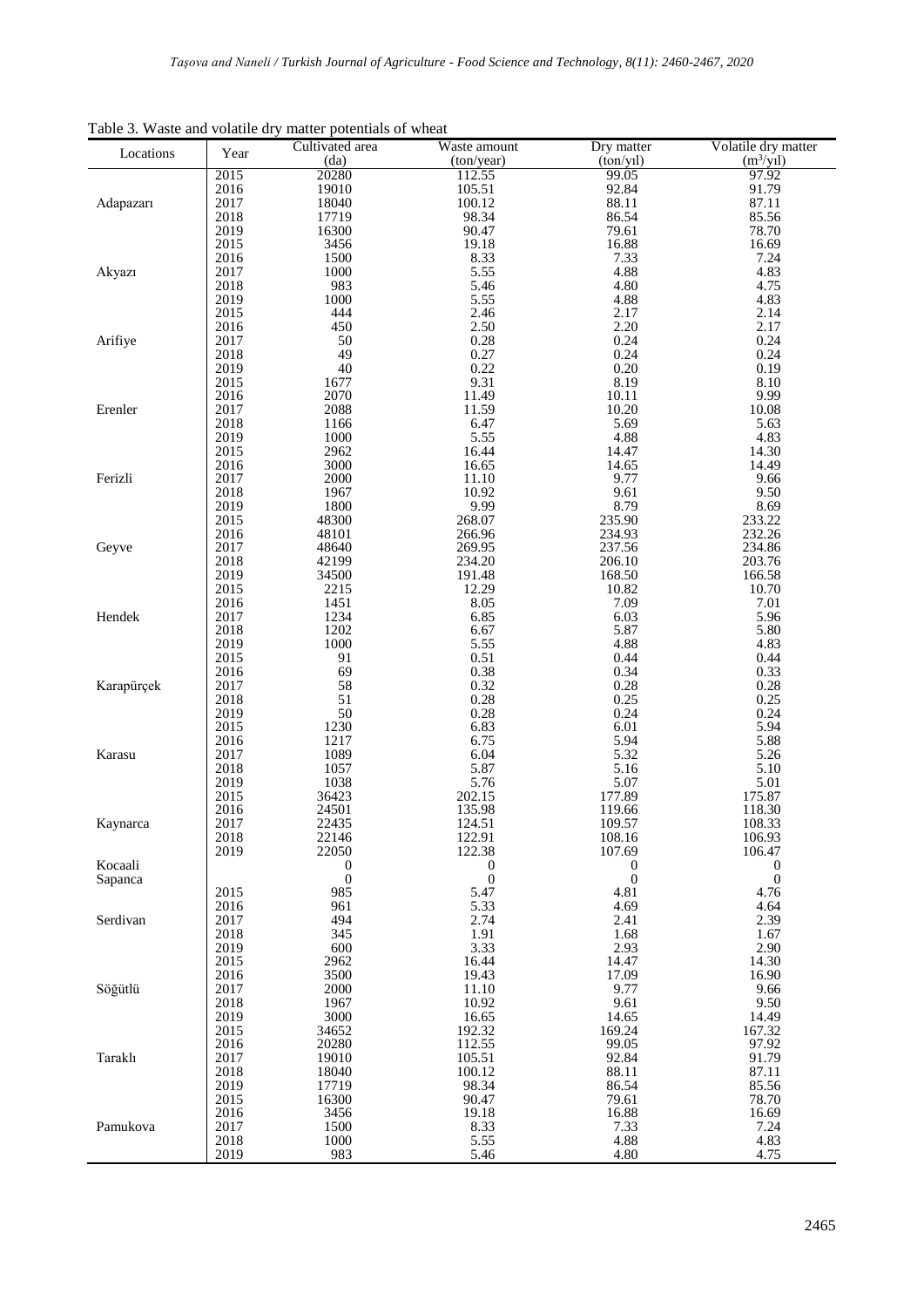| Locations  | Year         | radio 4. including gas and chergy potentials of wheat<br>Methane gas $(m^3$ /year) | Energy value (MJ/year) |
|------------|--------------|------------------------------------------------------------------------------------|------------------------|
|            | 2015         | 24.48                                                                              | 881.30                 |
| Adapazarı  | 2016         | 22.95                                                                              | 826.11                 |
|            | 2017         | 21.78                                                                              | 783.96                 |
|            | 2018         | 21.39                                                                              | 770.01                 |
|            | 2019         | 19.68<br>4.17                                                                      | 708.34                 |
|            | 2015<br>2016 | 1.81                                                                               | 150.19<br>65.18        |
| Akyazı     | 2017         | 1.21                                                                               | 43.46                  |
|            | 2018         | 1.19                                                                               | 42.72                  |
|            | 2019         | 1.21                                                                               | 43.46                  |
|            | 2015         | 0.54                                                                               | 19.29                  |
|            | 2016         | 0.54                                                                               | 19.56                  |
| Arifiye    | 2017         | 0.06                                                                               | 2.17                   |
|            | 2018         | 0.06                                                                               | 2.13                   |
|            | 2019         | 0.05                                                                               | 1.74                   |
|            | 2015         | 2.02                                                                               | 72.88                  |
|            | 2016         | 2.50                                                                               | 89.95                  |
| Erenler    | 2017<br>2018 | 2.52<br>1.41                                                                       | 90.74<br>50.67         |
|            | 2019         | 1.21                                                                               | 43.46                  |
|            | 2015         | 3.58                                                                               | 128.72                 |
|            | 2016         | 3.62                                                                               | 130.37                 |
| Ferizli    | 2017         | 2.41                                                                               | 86.91                  |
|            | 2018         | 2.37                                                                               | 85.48                  |
|            | 2019         | 2.17                                                                               | 78.22                  |
|            | 2015         | 58.30                                                                              | 2098.95                |
|            | 2016         | 58.06                                                                              | 2090.30                |
| Geyve      | 2017         | 58.71                                                                              | 2113.72                |
|            | 2018         | 50.94                                                                              | 1833.82                |
|            | 2019         | 41.65                                                                              | 1499.25                |
|            | 2015<br>2016 | 2.67<br>1.75                                                                       | 96.26<br>63.06         |
| Hendek     | 2017         | 1.49                                                                               | 53.63                  |
|            | 2018         | 1.45                                                                               | 52.23                  |
|            | 2019         | 1.21                                                                               | 43.46                  |
|            | 2015         | 0.11                                                                               | 3.95                   |
|            | 2016         | $0.08\,$                                                                           | 3.00                   |
| Karapürçek | 2017         | 0.07                                                                               | 2.52                   |
|            | 2018         | 0.06                                                                               | 2.22                   |
|            | 2019         | $0.06\,$                                                                           | 2.17                   |
|            | 2015         | 1.48                                                                               | 53.45                  |
|            | 2016         | 1.47                                                                               | 52.89                  |
| Karasu     | 2017         | 1.31                                                                               | 47.32                  |
|            | 2018<br>2019 | 1.28<br>1.25                                                                       | 45.93<br>45.11         |
|            | 2015         | 43.97                                                                              | 1582.82                |
|            | 2016         | 29.58                                                                              | 1064.73                |
| Kaynarca   | 2017         | 27.08                                                                              | 974.95                 |
|            | 2018         | 26.73                                                                              | 962.39                 |
|            | 2019         | 26.62                                                                              | 958.22                 |
| Kocaali    |              | $\boldsymbol{0}$                                                                   | $\boldsymbol{0}$       |
| Sapanca    |              | $\mathbf{0}$                                                                       | $\boldsymbol{0}$       |
|            | 2015         | 1.19                                                                               | 42.80                  |
|            | 2016         | 1.16                                                                               | 41.76                  |
| Serdivan   | 2017         | 0.60                                                                               | 21.47                  |
|            | 2018         | 0.42                                                                               | 14.99                  |
|            | 2019<br>2015 | 0.72<br>3.58                                                                       | 26.07<br>128.72        |
|            | 2016         | 4.22                                                                               | 152.10                 |
| Söğütlü    | 2017         | 2.41                                                                               | 86.91                  |
|            | 2018         | 2.37                                                                               | 85.48                  |
|            | 2019         | 3.62                                                                               | 130.37                 |
|            | 2015         | 41.83                                                                              | 1505.85                |
|            | 2016         | 30.63                                                                              | 1102.84                |
| Taraklı    | 2017         | 31.34                                                                              | 1128.13                |
|            | 2018         | 32.94                                                                              | 1185.93                |
|            | 2019         | 22.57                                                                              | 812.64                 |
|            | 2015         | 17.83                                                                              | 641.72                 |
|            | 2016         | 4.39                                                                               | 158.18                 |
| Pamukova   | 2017         | 4.35                                                                               | 156.62                 |
|            | 2018         | 4.25                                                                               | 152.92                 |
|            | 2019         | 4.39                                                                               | 158.18                 |

Table 4. Methane gas and energy potentials of wheat